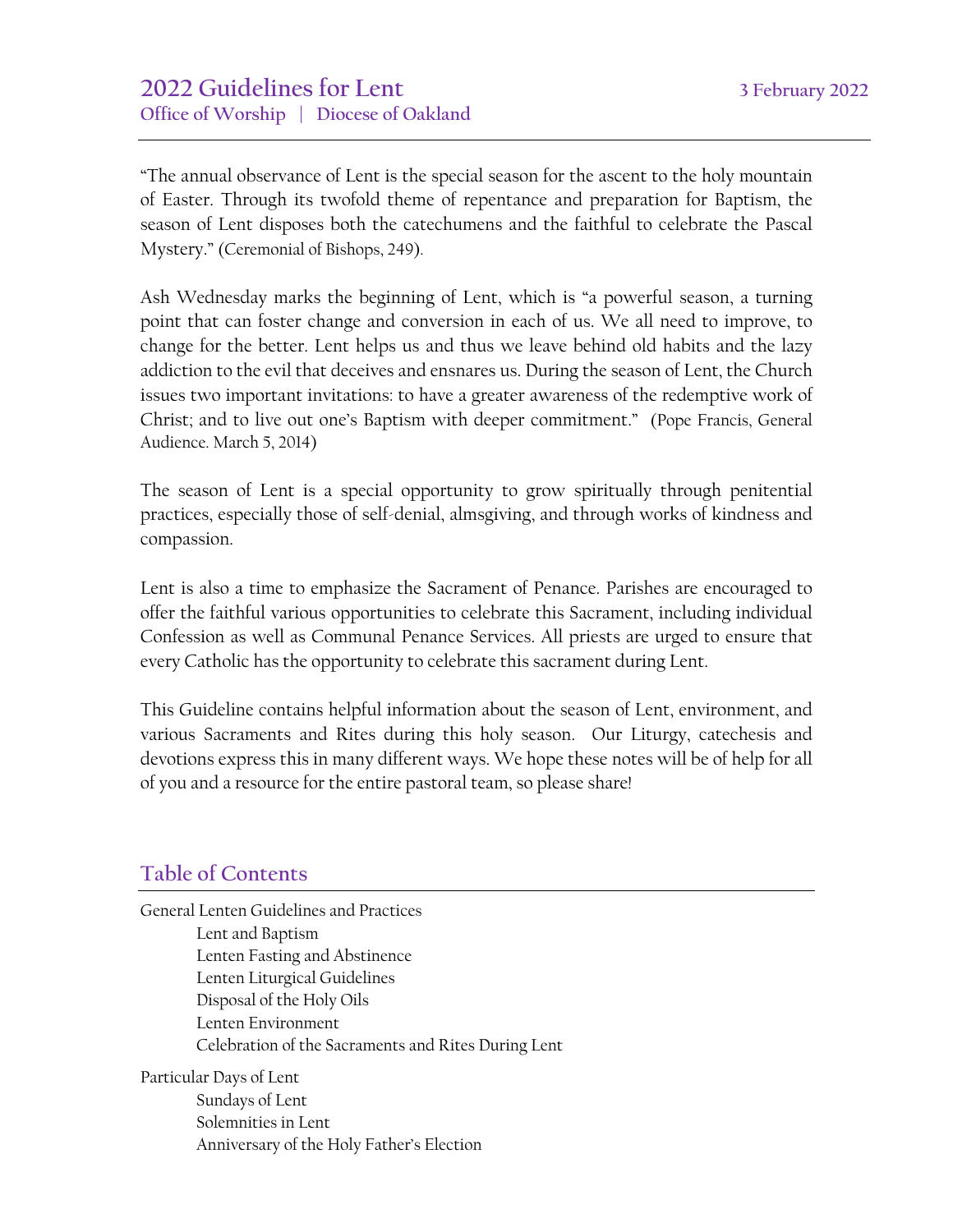# **General Guidelines and Practices**

## **Lenten Fasting and Abstinence**

Ash Wednesday and Good Friday are obligatory days of universal fast and abstinence. Fasting is obligatory for all who have completed their 18th year until the beginning of their 60th year. Fasting allows a person to eat one full meal. Two smaller meals may be taken, not to equal one full meal. Abstinence (from meat) is obligatory for all who have completed their 14th year of age. If possible, the fast on Good Friday is continued until the Easter Vigil (on Holy Saturday night) as the "paschal fast" to honor the suffering and death of the Lord Jesus and to prepare to share more fully and celebrate more readily his Resurrection. Fridays in Lent are obligatory days of abstinence (from meat) for all who have completed their 14th year. As always, anyone for whom fasting or abstinence would pose a health risk is excused.

## **Lenten Liturgical Guidelines**

The two Eucharistic Prayers for Reconciliation are appropriate for use during Lent. Each one has its own Preface, but they can also be used with the Prefaces of Lent.

During Lent, the use of musical instruments is allowed only to support the singing. It would be advisable, however, to consider the purpose rather than the strict letter of this law, as certain musical pieces may indeed foster the spirit of the Lenten season. Nevertheless, Laetare Sunday (4th Sunday of Lent), Solemnities, and Feasts are exceptions to this rule. The Alleluia is not said or sung, in any form, during Lent and it is particularly replaced with an appropriate Lenten Gospel Acclamation. The use of the Gloria is also suspended during Lent, with the exception of Solemnities that occur during the season.

### **Disposal of Holy Oils**

"The pastor is to obtain the sacred oils from his own bishop and keep them carefully in a fitting place." (Canon 847) (This is done at the annual Chrism Mass).

"Each year when the bishop blesses the oils and consecrates the Chrism, the pastor should see that the old oils are properly disposed of by burning and that they are replaced by the newly blessed oils." (Book of Blessings, 1127). If for any reason the holy oils cannot be burned, another acceptable practice is to bury them in sacred ground.

### **Lent Environment**

During Lent the altar is not to be decorated with flowers. The Fourth Sunday of Lent (Laetare Sunday), and the solemnities of Saint Joseph and the Annunciation of the Lord are exceptions to this rule.

"In the Diocese of the United States, the practice of covering crosses and images throughout the church from this Sunday may be observed. Crosses remain covered until the end of the celebration of the Lord's Passion on Good Friday, but images remain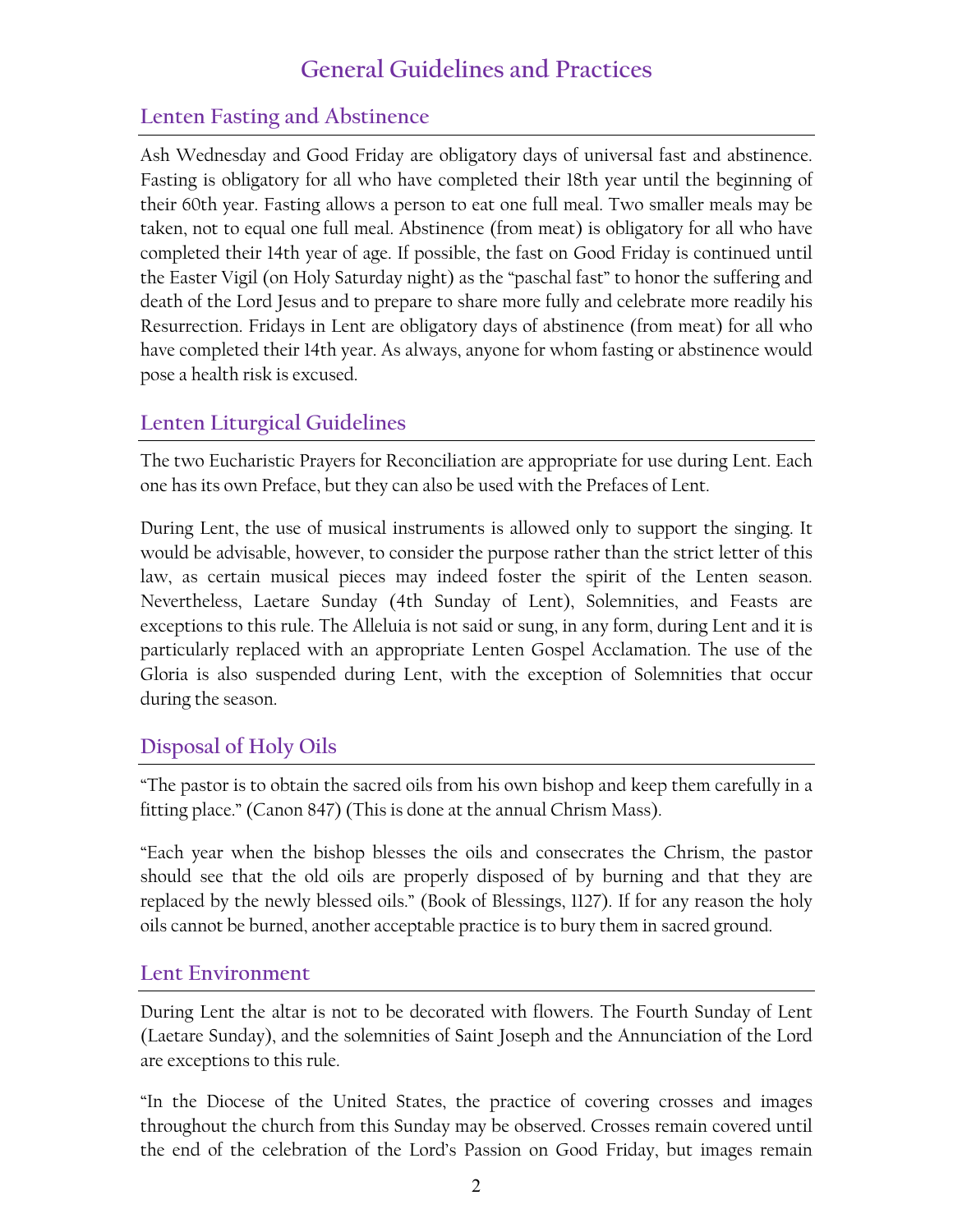covered until the beginning of the Easter Vigil." (Roman Missal, introduction to the Fifth Sunday of Lent)

# **Celebration of Sacraments and Rites during Lent**

### **Sacrament of Reconciliation**

As many children, and adults in RCIA, are participating in the Sacrament of Penance for the first time, it is important to remember that a person's reception of the Sacrament of Penance is not a matter of parish record. In order to safeguard the seal of the sacrament, any sort of public acknowledgment should be avoided, including announcing their names, printing names in the parish bulletins, including them in the worship aid, etc. Certificates should never be issued for anyone receiving this Sacrament.

When planning communal Reconciliation services for the parish, please be reminded that the **Rite for Reconciliation of Several Penitents with Individual Confession and Absolution** should be used. The option of general confession and general absolution is not permitted in this diocese.

A reminder that the Sacrament of Penance and the Anointing of the Sick can never be denied to the faithful who legitimately seek it. Those Sacraments can be celebrated on any day, including Good Friday and Holy Saturday.

### **Funerals during the season of Lent and the Easter Triduum**

The Lenten season should be reflected in the choice of music and scripture. Also, it may also reflect a change in the color of vesture and employ the option to use purple. (see Order of Christian Funerals, 39)

On Holy Thursday, Good Friday, and Holy Saturday, a funeral Mass may not be celebrated. On these days the body of the deceased may be brought into the church for a Funeral Liturgy outside Mass, using the Order of Christians Funerals, part I–chapter 4. A Mass for the deceased should be offered as soon as possible as is convenient after Easter Sunday (Order of Christian Funerals, 107-203).

### **Marriages during the Season of Lent and the Triduum**

Marriages during the season of Lent may not be the best choice. However, one cannot deny the Sacraments to the faithful if they are properly disposed. If a marriage does take place during the Lenten season, there should be a marked moderation in the festivity, and the parish environment should not be altered from that of Lent. The celebration of marriage (and the convalidation of marriage) is not permitted during the Easter Triduum.

### **Communion for the Sick and Viaticum**

Communion may be brought to the sick on all days except Holy Saturday. That day, communion may be given only as Viaticum. Communion services outside of the liturgy are not held on Holy Thursday, Good Friday or Holy Saturday. According to the Church's ancient tradition, except for Confession, the sacraments are not celebrated on Good Friday or Holy Saturday.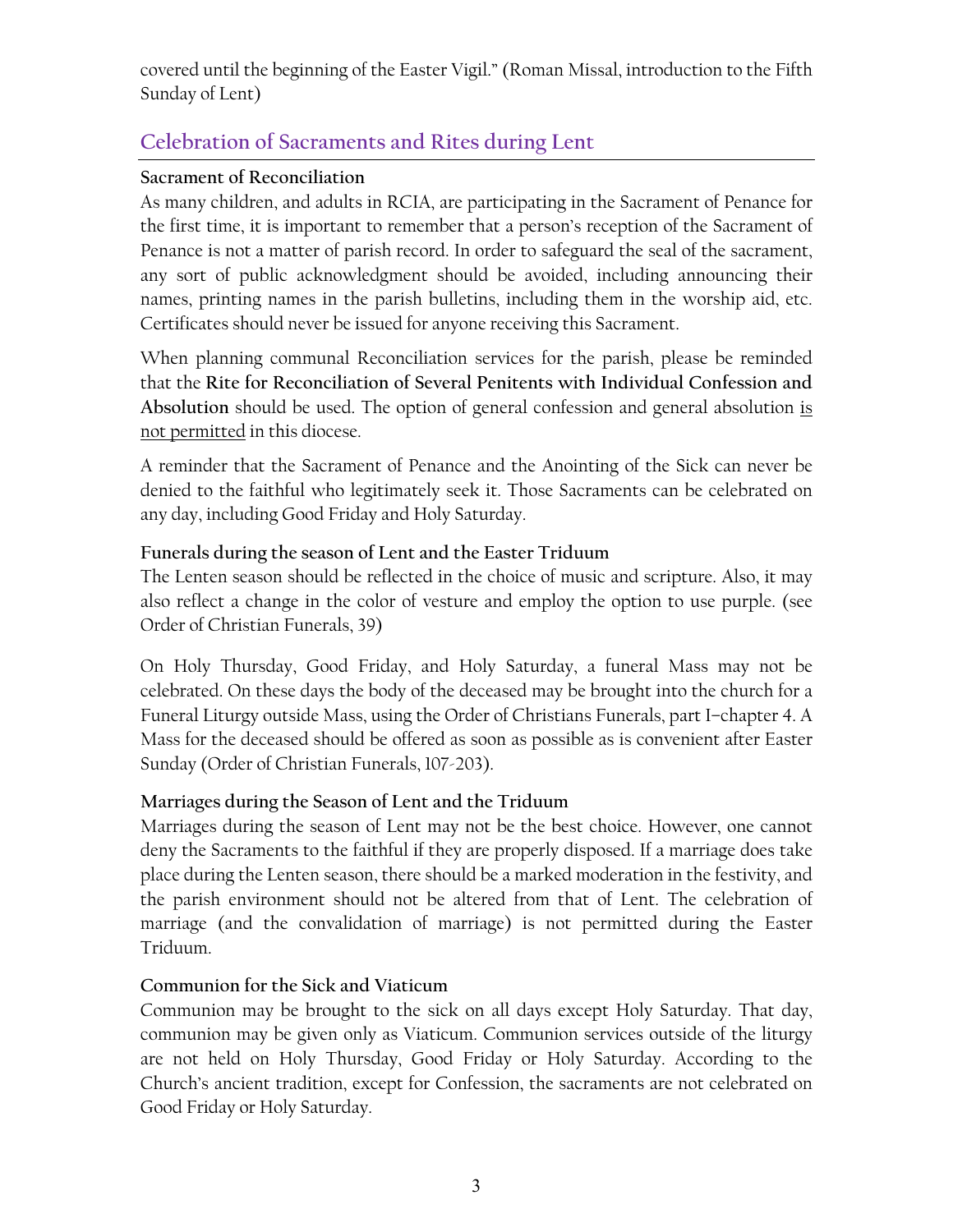# **Particular Days of Lent**

## **Ash Wednesday 2 March 2022**

"On the Wednesday before the First Sunday of Lent the faithful, by receiving the ashes, enter upon the season appointed for spiritual purification. This sign of penance, biblical in origin (See 2 Sam 13:19; Esther 4:1; Job 42:6; 1 Mac 3:47, 4:39; Lam 2:10) and preserved among the customs of the Church until our own day, expresses the human condition as affected by sin. In this sign we outwardly profess our guilt before God and thereby, prompted by the hope that the Lord is kind and compassionate, patient and abounding in mercy, express our desire for inward conversion. This sign is also the beginning of the journey of conversion that will reach its goal in the celebration of the reconciliation during the days leading to Easter." (Ceremonial of Bishops, 253)

- The Penitential Act is omitted.
- The Ashes are blessed and distributed after the homily (see below).
- The Creed is omitted; the Universal Prayer is said.
- The Mass is proper. Preface III or IV of Lent is appropriate for use today.
- The Book of Blessings provides instructions for distribution of ashes outside of Mass.

Pandemic Adaptations (Two Options)

- 1. In the Diocese of Oakland, you may distribute ashes in the normal way, with the minister and recipient both wearing a mask. The formula found in the Roman Missal: "Repent, and believe in the Gospel" or "Remember that you are dust, and to dust you shall return" may be said to each person.
- 2. A priest or deacon may use (moistened) cotton or a  $Q$ -tip to administer ashes, but the Bishop, in no way requires or recommends it. Cotton should be burnt after use.

The wearing of ashes is not an obligation of the faithful, so anyone who is uncomfortable should not come forward.

### First Sunday of Lent **6 March** 2022

The Sundays in Lent rank as solemnities, although the Gloria is not sung or said. The Third Edition of the Roman Missal provides proper Prefaces for each of the Sundays in Lent, and a Prayer over the People before the final blessing is provided as an option.

### **Second Sunday of Lent 13 March 2022**

A special intention for Pope Francis may be included in the Universal Prayer on the anniversary of his election as pope (13 March 2013).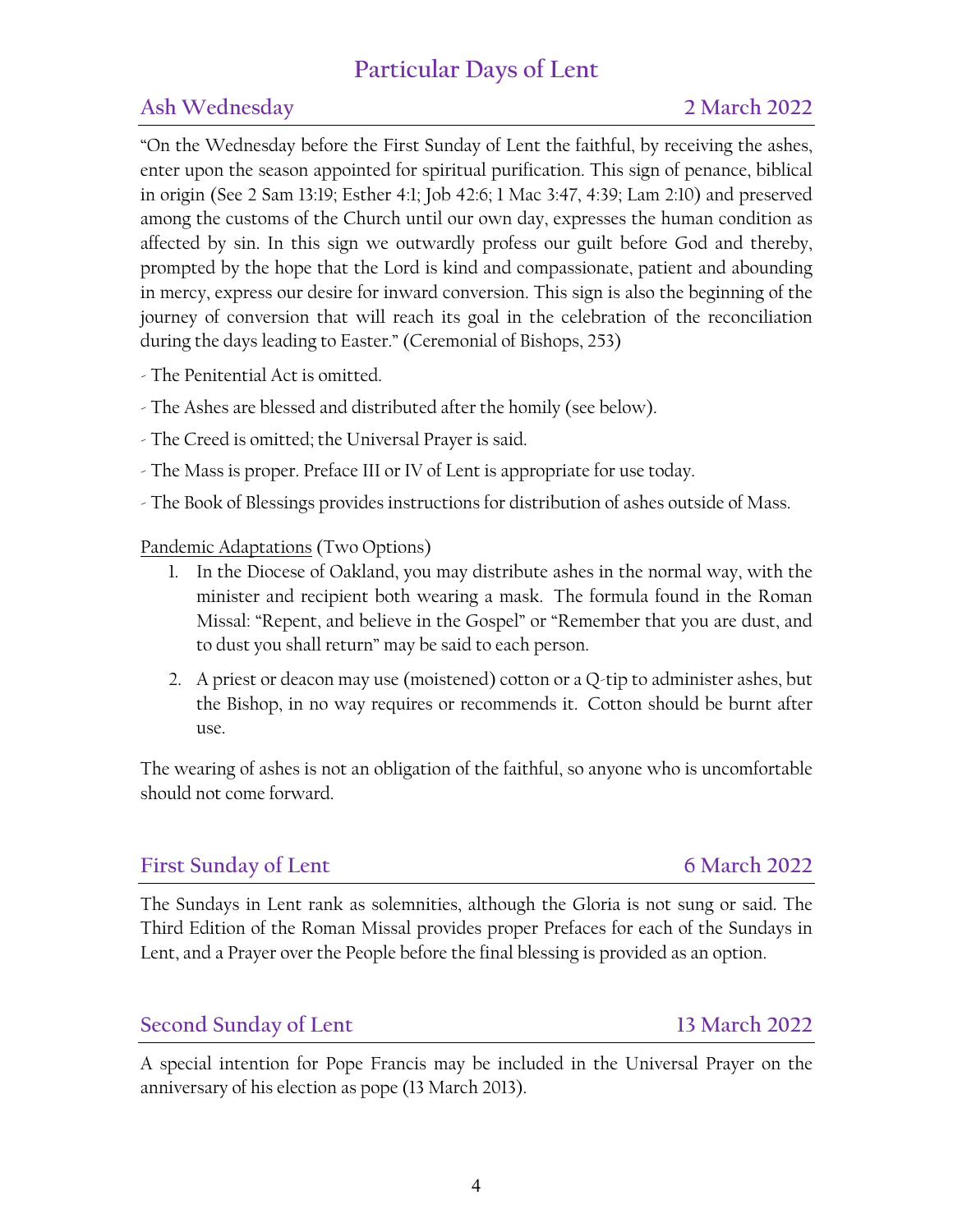### **St. Joseph, Spouse of the Blessed Virgin Mary Saturday, 19 March 2022**

Proper Mass of the Day (including proper Preface: "The mission of Saint Joseph") Gloria and Credo Gospel acclamation as during the Lent season.

It is the custom in some places to bless bread, pastry and other food and to give a large portion of it to the poor. For the Order of Blessing of St. Joseph's table (Book of Blessings, nos. 1679-1700). See also Catholic Household Book of Blessings and prayers (from the USCCB- Committee on the Liturgy, nos. 104-141).

The Third Sunday of Lent is observed at the Saturday evening Mass.

### **Third Sunday of Lent 20 March 2022**

Proper Mass of the Day (Third Sunday of Lent) or from the Ritual Masses: "The Scrutinies."

The first scrutiny is celebrated in preparation of the Baptism of the Elect who are to be admitted to the Sacraments of Christian Initiation at the Easter Vigil. The first presentation of the elect is that of the Creed, made during the week following the first scrutiny. (RCIA, 157-163)

For those attending the Rite of Election on Sunday, the First Scrutiny will be included in the Rite.

### **Annunciation of the Lord Friday, 25 March 2022**

Proper Mass of the Day (including proper Preface: "The mystery of the Incarnation") Gloria and Credo Gospel acclamation – as during the Lent Season

### **Fourth Sunday of Lent 27 March 2022**

"In this Mass, the color violet or rose is used. Instrumental music is permitted, and the altar may be decorated with flowers." (Roman Missal, introduction to the Fourth Sunday of Lent)

The second scrutiny is celebrated in preparation for the Baptism of the catechumens who are to be admitted to the Sacraments of Christian Initiation at the Easter Vigil.

Proper Mass of the day, or from the Ritual Masses: "The Scrutinies." (see Third Sunday for more information)